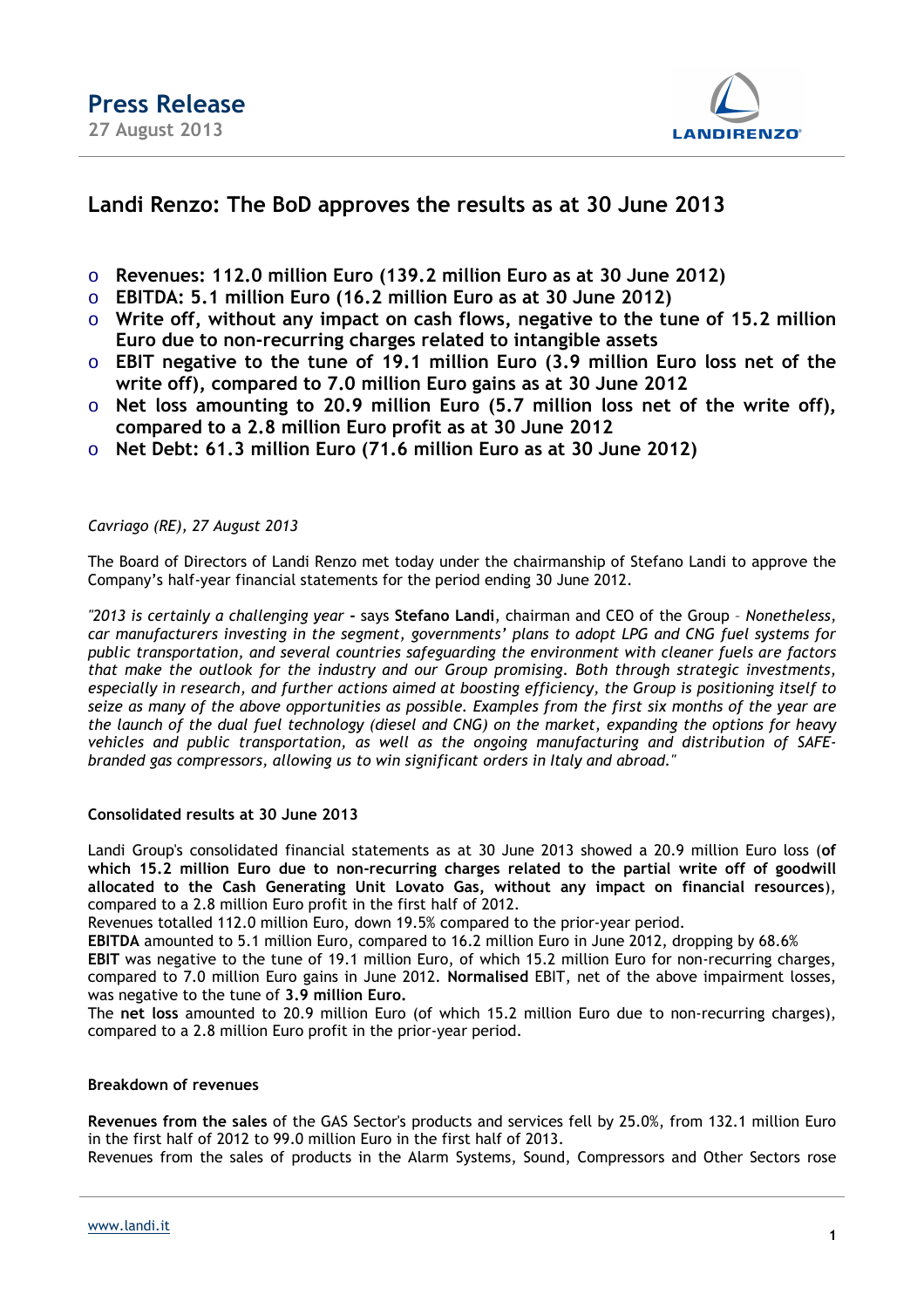**Press Release 27 August 2013** 



from around 7.1 million Euro in the first half of 2012 to 13.0 million Euro, up 83.4%. The increase was mainly due to the expansion of the sector's scope, which now includes the "Compressors" segment.

In the first half of 2013, the Landi Group realized **73.6% of consolidated revenues abroad** (69.1% as at 30 June 2012).

During the reporting period, revenues from the **Italian market** dropped by 31.1% year-on-year. The main cause was the adverse macroeconomic scenario, which weighed also on the demand for LPG/CNG fuel systems for motor vehicles, especially as far as the retrofitting of used cars is concerned.

In **Europe,** revenues dropped by 15.0% from the prior-year period, although a number of eastern markets bucked the trend and there were promising signs of improvement.

In the first half of 2013, the **American market** fell by 2.5% compared to the prior-year period. The decrease was mainly due to Venezuela, which is going through a challenging political and institutional transition. The other American markets show promising signs of growth.

**Asia and the Rest of the World** were down 20.4% compared to the first half of 2012, mainly due to lacklustre demand in countries such as, among others, Pakistan. Growth in other markets did not offset such a negative performance.

#### **Equity and financial results at 30 June 2013**

**Net Debt** amounted to 61.3 million Euro as at 30 June 2013, compared to 64.6 million Euro as at 31 March 2013 (71.6 million Euro as at 30 June 2012).

As at 30 June 2013, **Shareholders' equity** totalled 117.7 million Euro, compared to 139.8 million euro as at 30 June 2012.

#### **Outlook**

In 2013, the Landi Group expects to generate 210 to 240 million Euro in revenues and to achieve a consolidated EBITDA margin between 3% and 6%.

In compliance with the provisions of art. 2428 of the Italian Civil Code, it should be noted that during the first half of 2013 the Parent Company did not trade any treasury shares or shares of parent companies and currently does not hold any treasury shares or shares of parent companies. The subsidiaries do not hold any shares of the Parent Company.

*Paolo Cilloni, Manager in charge of preparing the financial reports, declares – pursuant to article 154–*bis*, par. 2 of Legislative Decree no. 58 of 24 February 1998 – that the accounting information provided herein is in line with the documented results and to the accounting books and entries.* 

This press release, together with a set of slide, is also available **on the company's website www.landi.it .** A conference call will be hold by Top Management at 4 pm CET. Details to get connected are available on the website in investor relations section.

#### *This press release is a translation. The Italian version prevails*

**Landi Renzo** is a world leader in the sector of components and LPG and CNG fuel systems for motor vehicles. Based in Cavriago (Reggio Emilia – Italy) and with more than 50 years' experience in the sector, Landi Renzo is distinguished by the sustained growth rate of its revenues and the extent of its international operations, with a presence in over 50 countries and with over 70% of sales generated abroad.

Landi Renzo S.p.A. has been listed in the STAR segment of Borsa Italiana MTA market since June 2007.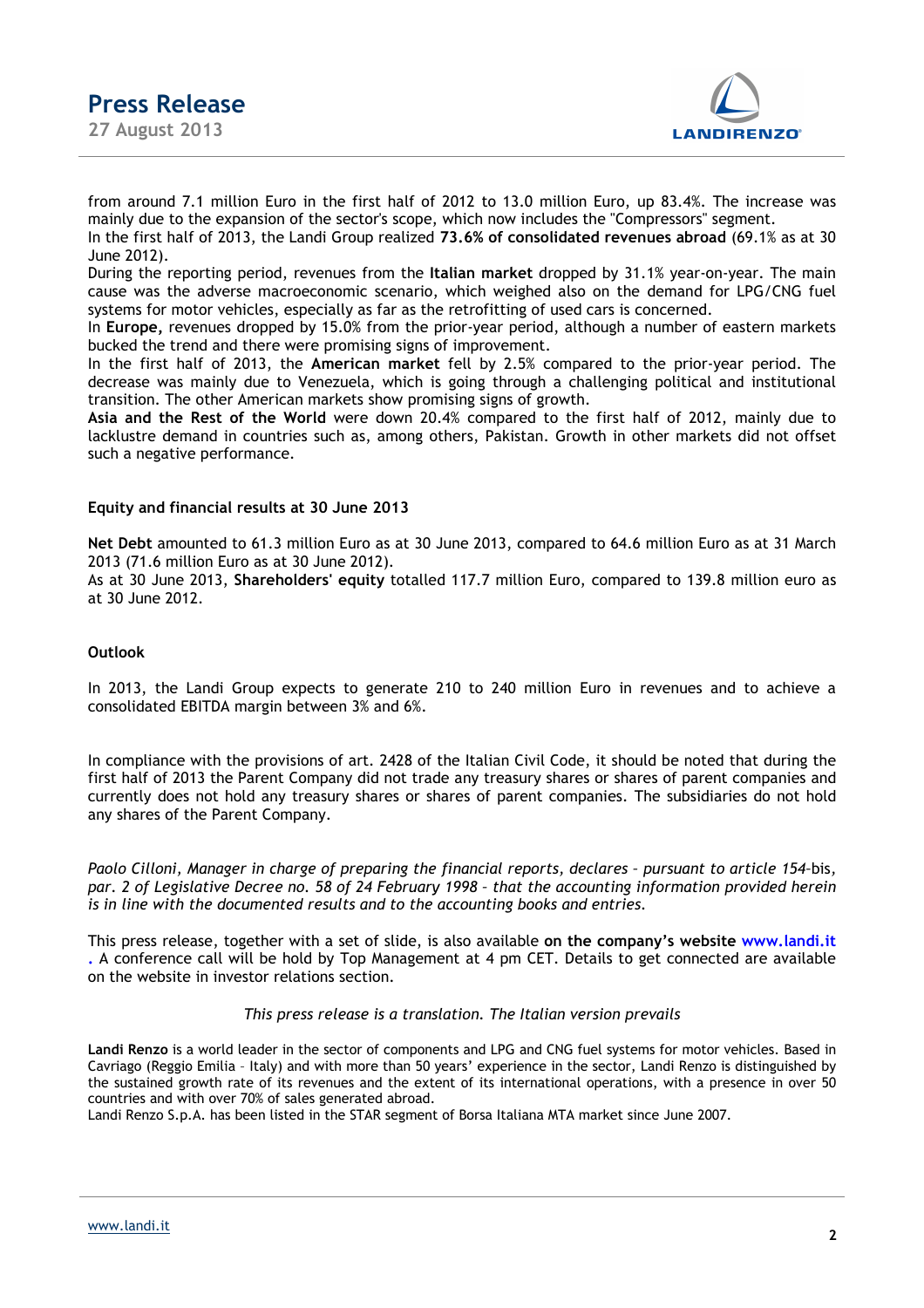# **Press Release**

**27 August 2013** 



**Pierpaolo Marziali**<br>
Marco Fraquelli<br>
M&A and Investor Relations Officer<br>
M&A and Investor Relations Officer M&A and Investor Relations Officer<br>ir@landi.it **Corrado Storchi**<br>
Public Affairs Manager<br>
Public Affairs Manager<br>
Public Affairs Manager<br>
Public Affairs Manager Public Affairs Manager cstorchi@landi.it Tel. +39 0522.94.33

**Landi Renzo SEC Relazioni Pubbliche e Istituzionali** Daniele Pinosa<br>pinosa@secrp.it

**IR Top Consulting** Maria Antonietta Pireddu Tel. +39 02 45.47.38.84/3 ir@irtop.com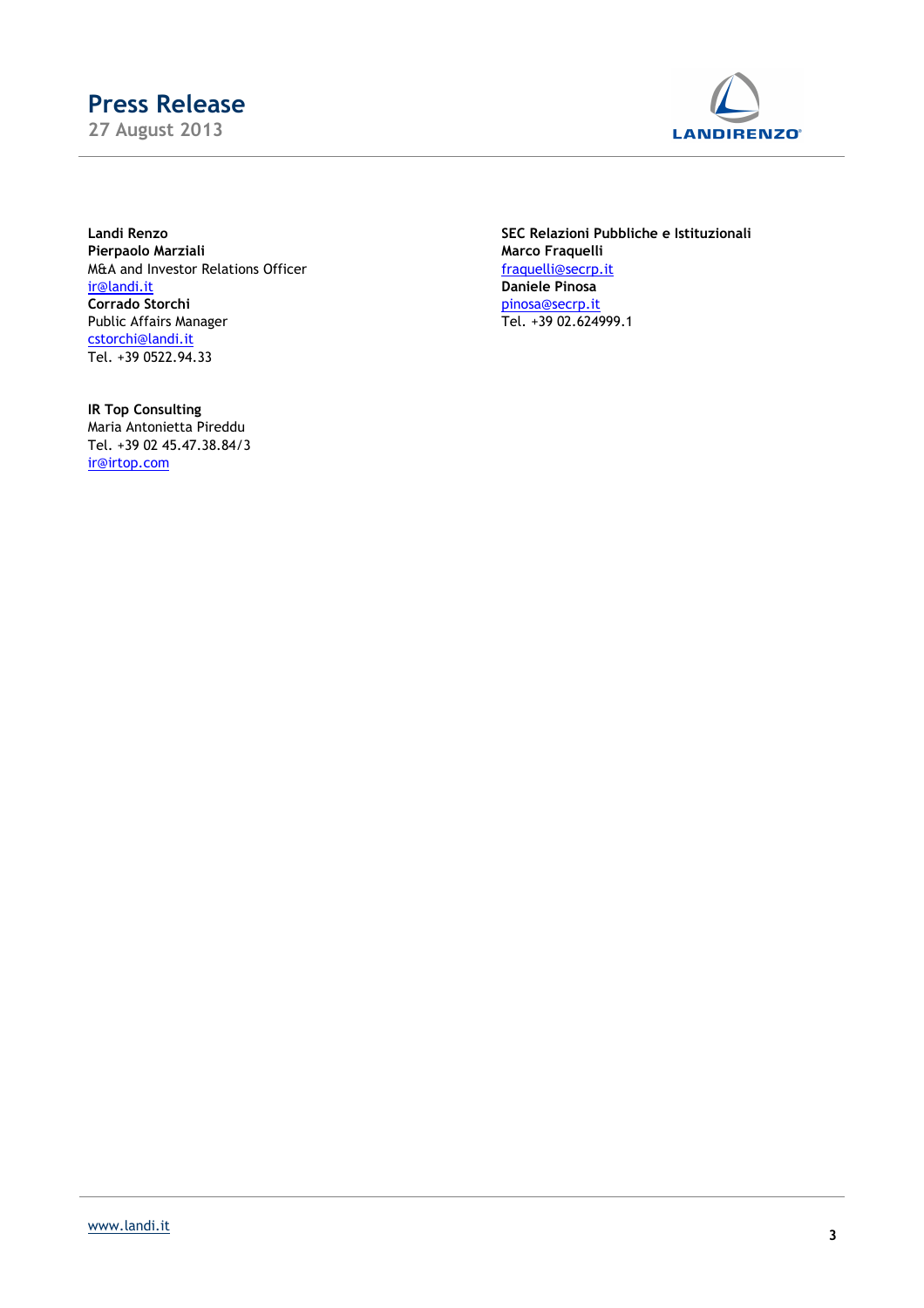## **Press Release**

**27 August 2013** 



| (thousands of Euros)                                                   |            |                          |
|------------------------------------------------------------------------|------------|--------------------------|
| CONSOLIDATED STATEMENT OF COMPREHENSIVE INCOME                         | 30/06/2013 | 30/06/2012<br>restated * |
| Revenues (goods and services)                                          | 111,643    | 139,143                  |
| Revenues (goods and services)- related parties                         | 358        | 12                       |
| Other revenue and income                                               | 1,063      | 959                      |
| Cost of raw materials, consumables and goods and change in inventories | $-52,319$  | $-62,422$                |
| Costs for services and use of third party assets                       | $-31,120$  | $-37,961$                |
| Costs for services and use of third party assets - related parties     | $-801$     | $-788$                   |
| Personnel expenses                                                     | $-22,292$  | $-21,577$                |
| Accruals, impairment losses and other operating expenses               | $-1,456$   | $-1,212$                 |
| <b>Gross Operating Profit</b>                                          | 5,076      | 16,154                   |
| Amortization, depreciation and impairment losses                       | $-24,209$  | $-9,149$                 |
| of witch non recurrent                                                 | $-15,200$  |                          |
| <b>Net Operating Profit</b>                                            | $-19,133$  | 7,005                    |
| Financial income                                                       | 294        | 352                      |
| <b>Financial expenses</b>                                              | $-1,932$   | $-2,177$                 |
| Gains (losses) on exchange rate                                        | $-888$     | -9                       |
| Profit (Loss) before tax                                               | $-21,659$  | 5,171                    |
| Current and deferred taxes                                             | 723        | $-2,251$                 |
| Net profit (loss) for the Group and minority interests, including:     | $-20,936$  | 2,920                    |
| Minority interests                                                     | $-52$      | 119                      |
| Net Profit (Loss) of the Group                                         | $-20,884$  | 2,801                    |
| Basic earnings (loss) per share (calculated on 112,500,000 shares)     | $-0.1856$  | 0.0249                   |
| Diluted earnings (loss) per share                                      | $-0.1856$  | 0.0249                   |
|                                                                        |            |                          |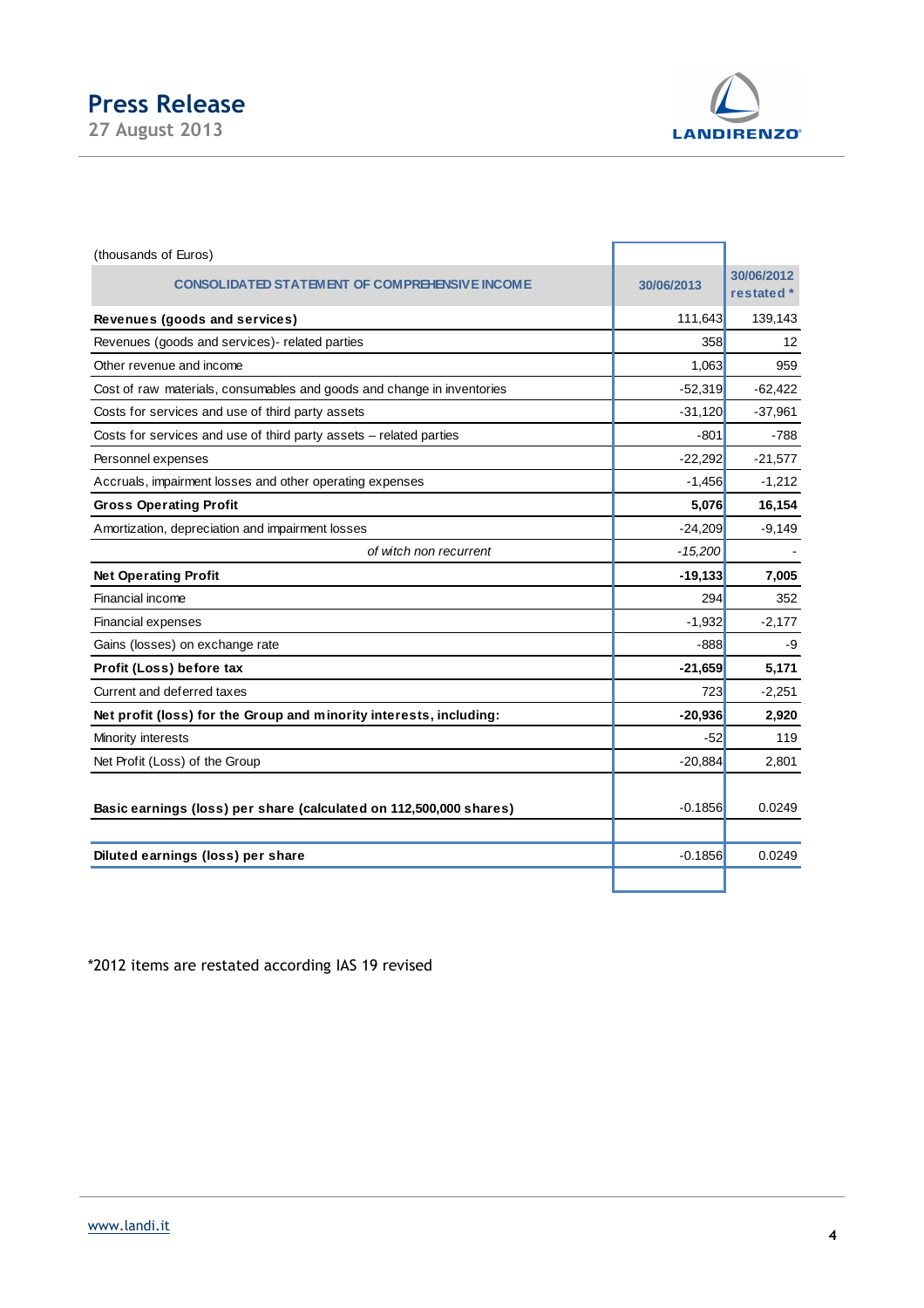

| (thousands of Euros)                             |            |            |            |
|--------------------------------------------------|------------|------------|------------|
| <b>ASSETS</b>                                    | 30/06/2013 | 31/12/2012 | 30/06/2012 |
| Non-current assets                               |            | restated * | restated * |
| Property, plant and equipment                    | 35,139     | 32,972     | 33,341     |
|                                                  |            |            |            |
| Development expenditure                          | 7,019      | 8,365      | 8,875      |
| Goodwill                                         | 40,382     | 55,582     | 55,582     |
| Other intangible assets with finite useful lives | 27,365     | 27,169     | 28,233     |
| Other non-current financial assets               | 1,101      | 203        | 192        |
| Deferred tax assets                              | 15,275     | 13,810     | 13,992     |
|                                                  |            |            |            |
| <b>Total non-current assets</b>                  | 126,281    | 138,101    | 140,215    |
| <b>Current assets</b>                            |            |            |            |
| Trade receivables                                | 62,245     | 69,010     | 92,423     |
| Trade receivables - related parties              | 225        | 229        | 285        |
| <b>Inventories</b>                               | 71,879     | 65,928     | 79,028     |
| Other receivables and current assets             | 16,789     | 14,213     | 20,549     |
| Current financial assets                         | 0          | 116        | 174        |
| Cash and cash equivalents                        | 37,124     | 38,629     | 24,978     |
| <b>Total current assets</b>                      | 188,262    | 188,125    | 217,437    |
|                                                  |            |            |            |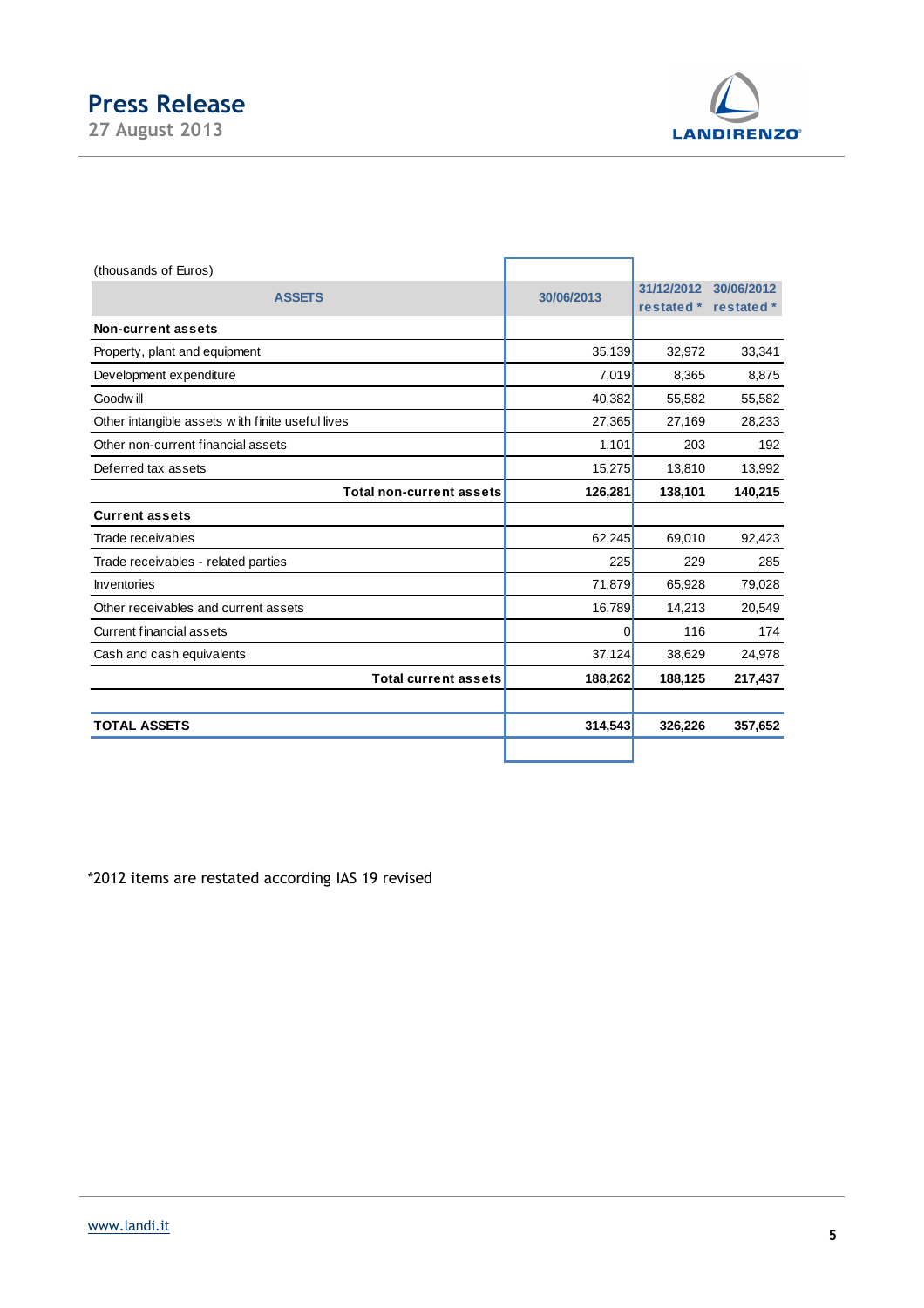

| (thousands of Euros)                                        |            |                          |                          |
|-------------------------------------------------------------|------------|--------------------------|--------------------------|
| <b>EQUITY AND LIABILITIES</b>                               | 30/06/2013 | 31/12/2012<br>restated * | 30/06/2012<br>restated * |
| Group shareholders' equity                                  |            |                          |                          |
| Share capital                                               | 11,250     | 11,250                   | 11,250                   |
| Other reserves                                              | 126,789    | 124,234                  | 125,017                  |
| Profit (loss) for the period                                | $-20,884$  | 2,951                    | 2,801                    |
| Total equity attributable to the shareholders of the parent | 117,155    | 138,435                  | 139,068                  |
| <b>Minority interests</b>                                   | 559        | 623                      | 780                      |
| <b>TOTAL EQUITY</b>                                         | 117,714    | 139,058                  | 139,848                  |
| <b>Non-current liabilities</b>                              |            |                          |                          |
| Non-current bank loans                                      | 46,956     | 38,465                   | 30,442                   |
| Other non-current financial liabilities                     | 25         | 25                       | 49                       |
| Provisions for risks and charges                            | 5,987      | 5,077                    | 5,292                    |
| Defined benefit plans                                       | 3,367      | 3,466                    | 2,938                    |
| Deferred tax liabilities                                    | 9,327      | 10,550                   | 10,986                   |
| <b>Total non-current liabilities</b>                        | 65,662     | 57,583                   | 49,707                   |
| <b>Current liabilities</b>                                  |            |                          |                          |
| Bank overdrafts and short-term loans                        | 51,443     | 62,017                   | 65,978                   |
| Other current financial liabilities                         | 24         | 24                       | 74                       |
| Trade payables                                              | 65,187     | 55,722                   | 86,358                   |
| Trade payables - related parties                            | 444        | 58                       | 61                       |
| <b>Tax liabilities</b>                                      | 3,931      | 2,478                    | 7,039                    |
| Other current liabilities                                   | 10,138     | 9,286                    | 8,587                    |
| <b>Total current liabilities</b>                            | 131,167    | 129,585                  | 168,097                  |
| <b>TOTAL LIABILITIES AND EQUITY</b>                         | 314,543    | 326,226                  | 357,652                  |
|                                                             |            |                          |                          |